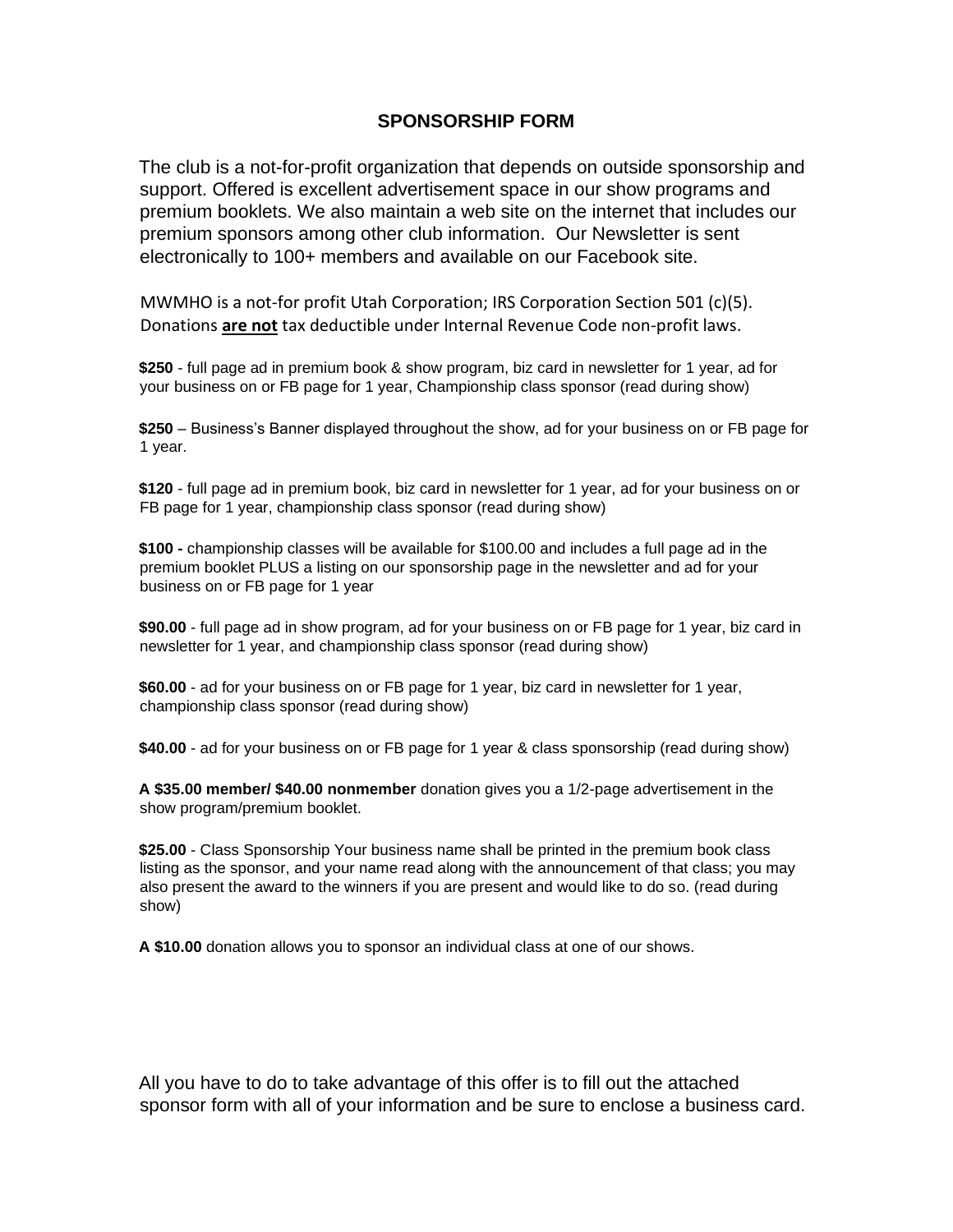THANK YOU so much from all the Miniature Horse and Shetland Pony Owners!!

\_\_\_\_\_\_\_\_\_\_\_\_\_\_\_\_\_\_\_\_\_\_\_\_\_\_\_\_\_\_\_\_\_\_\_\_\_\_\_\_\_\_\_\_\_\_\_\_\_\_\_\_\_\_\_\_\_\_\_\_\_\_\_\_

## **MOUNTAIN WEST MINIATURE HORSE AND SHETLAND PONY OWNER'S INC.**

\_\_\_\_\_\_\_\_\_\_\_\_\_\_\_\_\_\_\_\_\_\_\_\_\_\_\_\_\_\_\_\_\_\_\_\_\_\_\_\_\_\_\_\_\_\_\_\_\_\_\_\_\_\_

SPONSORSHIP INFORMATION

NAME and /or Business name

## ADDRESS

CITY/STATE/ZIP\_\_\_\_\_\_\_\_\_\_\_\_\_\_\_\_\_\_\_\_\_\_\_\_\_\_\_\_\_\_\_\_\_\_\_

PHONE \_\_\_\_\_\_\_\_\_\_\_\_\_\_\_\_\_\_\_\_\_\_\_\_\_\_\_\_\_\_\_\_

Web Site: http://\_\_\_\_\_\_\_\_\_\_\_\_\_\_\_\_\_\_\_\_\_\_\_\_\_\_\_\_\_\_\_

PLEASE INCLUDE A BUSINESS CARD-

## **Return to**:

 Jesse Balls MWMHSPO 7005 So. 650 W. Hyrum, Ut.84319

**Or Email back to**: [mwmhsposec@gmail.com](mailto:mwmhsposec@gmail.com)

**Venmo@Trent-petersen-39**

**PayPal MWMHSPO@gmail.com**

AMOUNT OF DONATION FOR HORSE SHOW SPONSORSHIP

\_\_\_\_\_\_\_\_\_\_\_\_\_\_\_\_\_\_\_\_\_\_\_\_\_\_\_\_\_\_\_\_\_\_\_\_\_\_\_\_\_\_\_\_\_\_\_\_\_\_\_\_\_\_\_\_\_\_

PARTICULAR CLASS(ES) YOU WISH TO SPONSOR